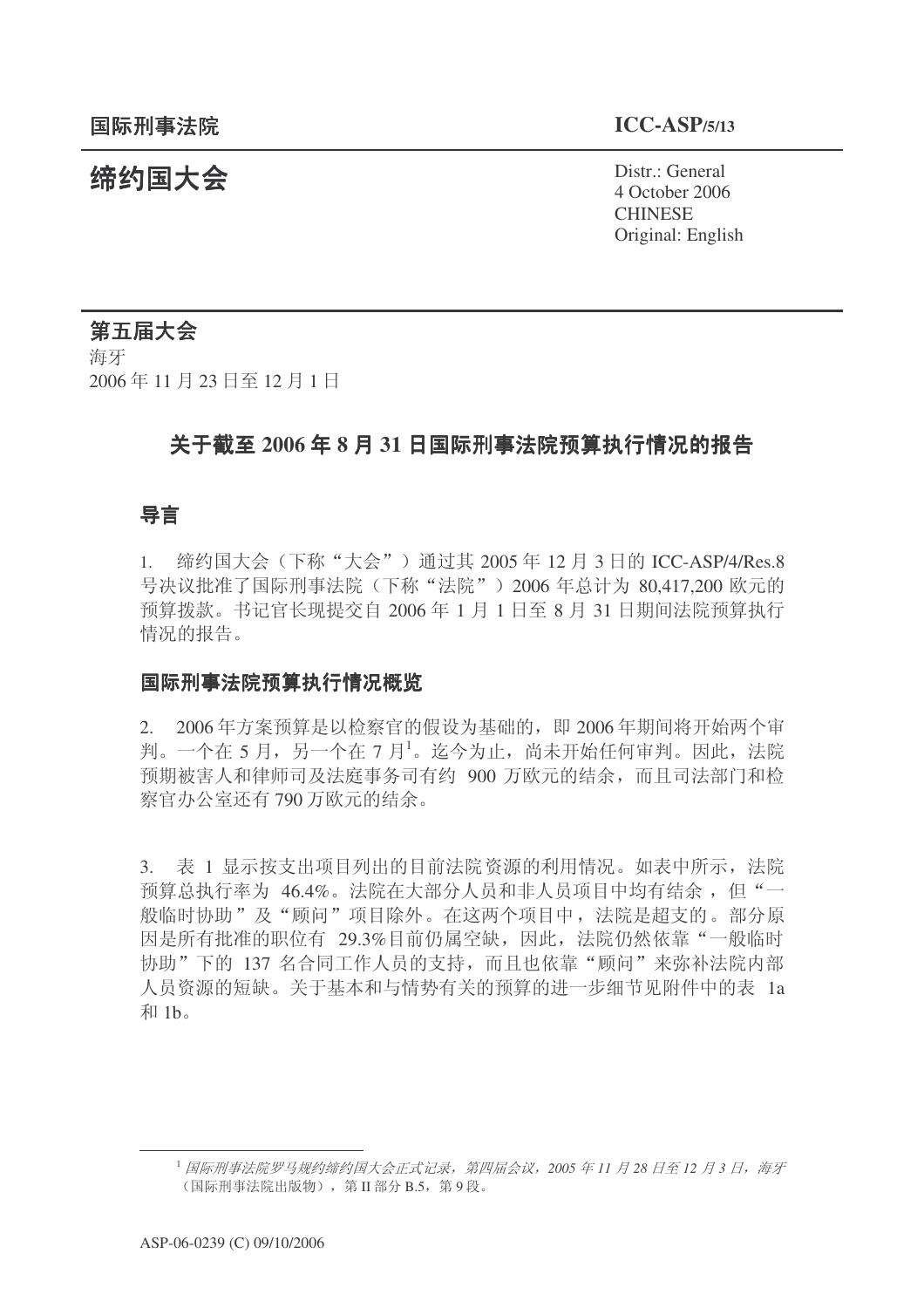#### 㸼 **1** 2006年预算执行情况: 按支出项目列出的资源利用情况

(千欧元)

| 支出项目        | 批准的 2006年<br>预算 | 截至 2006年8月<br>31日的支出 | 截至 2006年8月<br>31日的未支配结余 | 截至 2006年8月<br>31日的执行情况<br>百分比(%) |
|-------------|-----------------|----------------------|-------------------------|----------------------------------|
|             | $[1]$           | $[2]$                | $[1]-[2]=[3]$           | $[2]/[1]=[4]$                    |
| 法官          | 3,785.3         | 1,947.7              | 1,837.6                 | 51.5                             |
| 法官分项合计      | 3,785.3         | 1,947.7              | 1,837.6                 | 51.5                             |
| 人员费用        | 42,845.8        | 19,181.6             | 23,664.2                | 44.8                             |
| 一般临时协助      | 5,106.7         | 4,621.6              | 485.1                   | 90.5                             |
| 会议临时协助      | 2,481.8         | 394.8                | 2,087.0                 | 15.9                             |
| 加班费         | 311.6           | 175.0                | 136.6                   | 56.2                             |
| 顾问          | 254.9           | 305.4                | $-50.5$                 | 119.8                            |
| 人员费用分项合计    | 51,000.8        | 24,678.4             | 26,322.4                | 48.4                             |
| 旅行          | 4,023.8         | 1,488.2              | 2,535.6                 | 37.0                             |
| 招待费         | 48.0            | 18.3                 | 29.7                    | 38.1                             |
| 合同性服务, 包括培训 | 8,353.7         | 3,208.6              | 5,145.1                 | 38.4                             |
| 一般业务费用      | 10,058.3        | 4,241.8              | 5,816.5                 | 42.2                             |
| 物品和材料       | 1,272.3         | 558.3                | 714.0                   | 43.9                             |
| 家具和设备       | 1,875.0         | 1,146.7              | 728.3                   | 61.2                             |
| 非人员分项合计     | 25,631.1        | 10,661.9             | 14,969.2                | 41.6                             |
| 法院合计        | 80,417.2        | 37,288.0             | 43,129.2                | 46.4                             |

4. 下面的表 2 显示主要方案的预算执行情况。司法部门、检察官办公室和书 记官处的执行率很相似, 并且略高于 46.6%的总平均执行率。主要方案 IV—— 缔约国大会秘书处当前的较低执行率将在今后几个月由于下半年召开的主要会 议而有所改进。主要方案 V——对法院办公楼的投资——在 2006年几乎没有任 何支出,因为尚未做出关于法院临时和永久办公楼的决定。

#### 㸼 **2**

# 2006年预算执行情况: 按主要方案列出的概况

(千欧元)

| 主要方案                | 批准的 2006年<br>预算 | 截至 2006年8月<br>31日的支出 | 截至 2006年8月<br>31日的未支配结余 | 截至 2006年8月<br>31日的执行率<br>百分比 (%) |
|---------------------|-----------------|----------------------|-------------------------|----------------------------------|
|                     | $[1]$           | $[2]$                | $[1]-[2]=[3]$           | $[2]/[1]=[4]$                    |
| 主要方案 I<br>司法部门      | 7,751.2         | 3,611.3              | 4,139.9                 | 46.6                             |
| 主要方案 II<br>检察官办公室   | 20,876.3        | 9,862.4              | 11,013.9                | 47.2                             |
| 主要方案 III<br>书记官处    | 46,608.3        | 22,291.0             | 24,317.3                | 47.8                             |
| 主要方案 IV<br>缔约国大会秘书处 | 4,075.6         | 1,413.6              | 2,662.0                 | 34.7                             |
| 主要方案 V<br>对法院办公楼的投资 | 1,105.8         | 109.7                | 996.1                   | 9.9                              |
| 法院合计                | 80,417.2        | 37,288.0             | 43,129.2                | 46.4                             |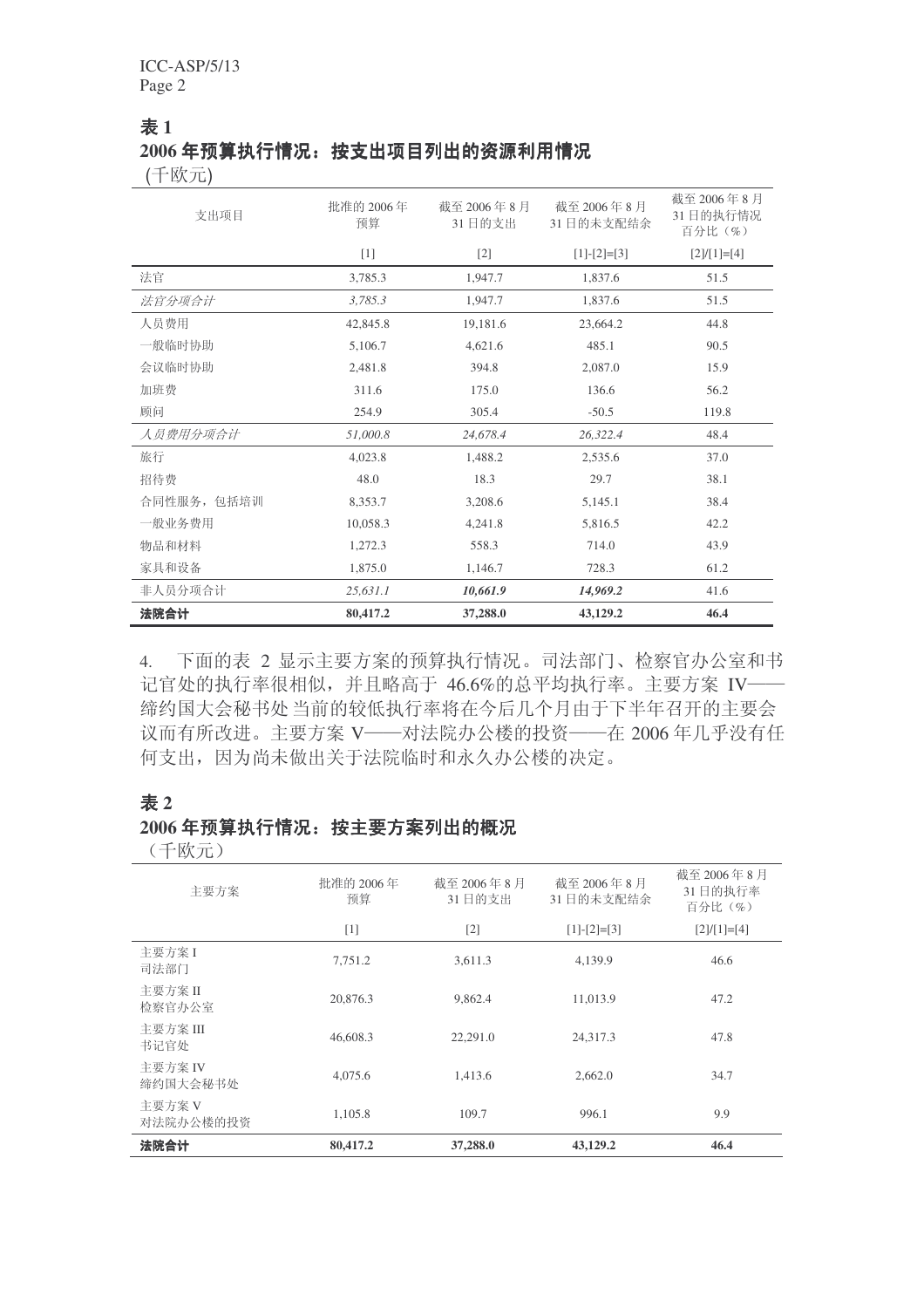5. 法院在乍得(恩贾梅纳和阿贝基)、刚果民主共和国(金沙萨和布尼亚) 和乌干达(坎帕拉)共建立了五个实地办事处。在 2006年的前八个月期间, 法 院为各种情势支出了 1,320 万欧元(检察官办公室 710 万欧元, 书记官处 600 万 欧元及司法部门 8 万欧元)。这一支出的大部分 (80%) 与人员费用、"一般 临时协助"及"旅行"项目有关。出于对调查和诉讼保密的原因,将不提供各 种情势中支出的讲一步细节。

6. 下面图 1 和图 2 显示基本预算和支出之间及与情势有关的预算和按主要方 案列出的支出之间的比较。2006年的预算将基本费用界定为将法院建设成一个 具有在一项调查开始之前 随时对情势做出反应的 基本能力的机构 所需要的费 用。基本预算包括下列方面需要的资源: 法官和选任官员及支持他们的人员、 维持法院基本行政职能及维护法院办公楼的必要服务、 以及在一项调查开始之 前履行初始分析和调查、起诉和司法职能的必要能力。与情势有关的费用包括 当决定对某一情势展开调杳(决定由检察官依照《罗马规约》第53 条或由预审 分庭依照《规约》第15条做出)时的活动所需要的费用。如下面的数字所示, 截至 2006 年 8 月 31 日,法院总支出 3.730 万欧元的 64.5%是与基本活动有关 的,而35.5%则是与情势有关的活动的支出。



#### 图 1 按主要方案列出的基本预算和支出之间的比较

(千欧元)

注: MP I = 主要方案 I, 司法部门: MP II = 主要方案 II, 检察官办公室; MP III = 主要方案 III, 书记官处; MP IV = 主 要方案 IV, 缔约国大会秘书处; MP V = 主要方案 V, 对法院办公楼的投资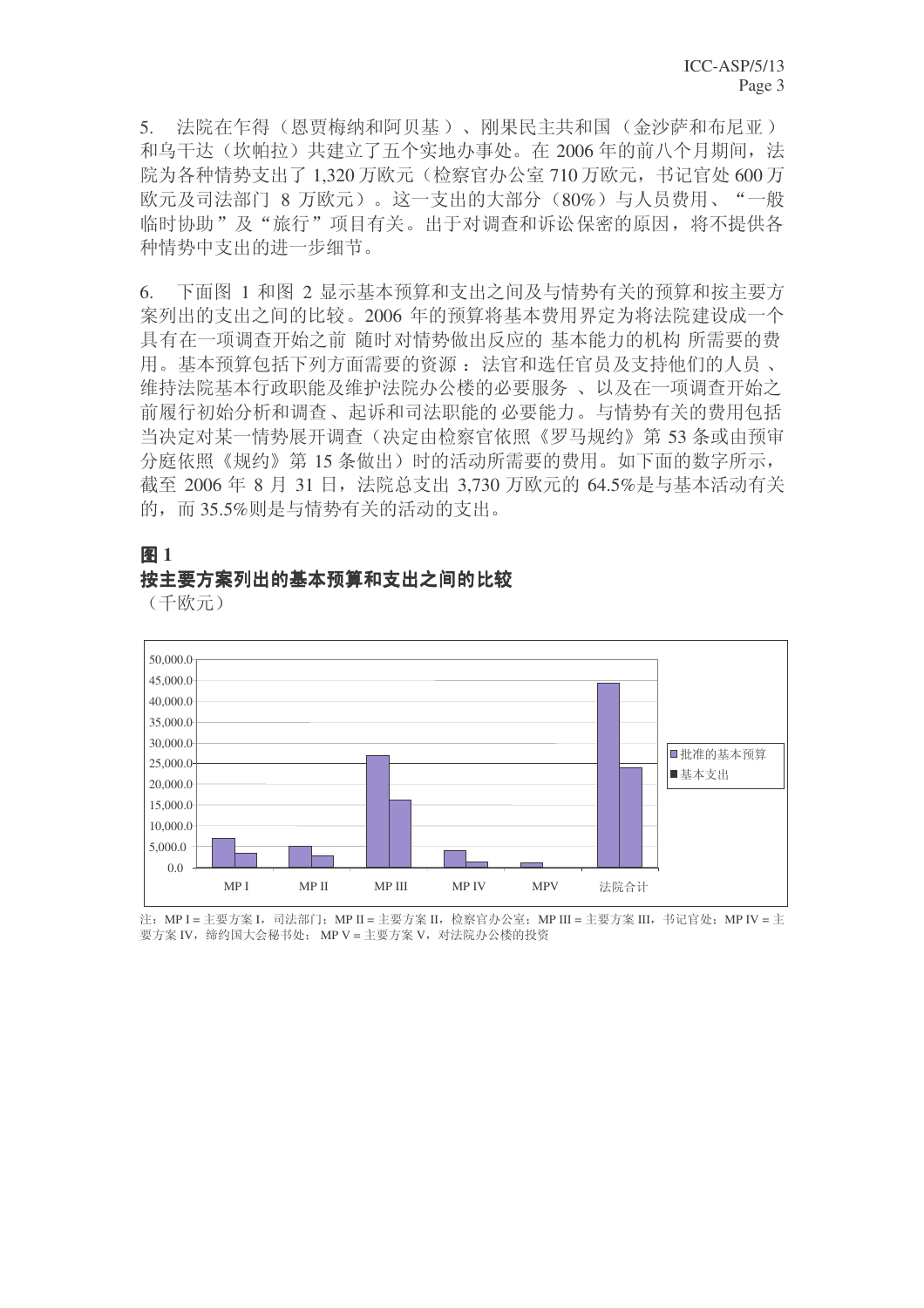ICC-ASP/5/13 Page 4

#### 图 2 按主要方案列出的与情势有关的预算和支出之间的比较

(千欧元)



注: MP I = 主要方案 I, 司法部门; MP II = 主要方案 II, 检察官办公室; MP III = 主要方案 III, 书记官处; MP IV = 主要方案 IV. 缔约国大会秘书处: MP V = 主要方案 V. 对法院办公楼的投资

7. 按主要方案列出的基本和与情势有关的预算的讲一步细节见附件中的表 2a 和 2h.

8. 在关于其第六届会议工作的报告中,预算和财务委员会要求今后关于预算 执行情况的报告应该包括职位填补数据<sup>2</sup>。因此,下面提供了两个表显示截至 2006 年 8 月 31 日在 624 个批准的职位中已填补了 441 个。当前的空缺职位是 183 个 (97 个专业类和 86 个一般事务类职位)。在 183 个空缺职位中有 35 个 正在招聘。

#### 㸼 **3**

#### $2006$ 年的人员配置:按主要方案列出的批准的职位相对于填补的职位

| 主要方案                | 2006年批准<br>的职位 | 截至 2006年<br>8月31日已<br>填补的职位 | 执行率<br>$(\%)$ | 截至 2006年8月<br>31日已开始招聘<br>的空缺职位 | 截至 2006年8月<br>31日尚未开始招聘<br>的空缺职位 |                |
|---------------------|----------------|-----------------------------|---------------|---------------------------------|----------------------------------|----------------|
|                     | $[1]$          | $[2]$                       | $[2]/[1]=[3]$ | $[4]$                           | [5a]                             | [5b]           |
| 主要方案 I<br>司法部门      | 44             | 32                          | 72.7          | $\mathbf{0}$                    | 12                               | 10             |
| 主要方案 II<br>检察官办公室   | 193            | 128                         | 66.3          | 21                              | 44                               | 44             |
| 主要方案 III<br>书记官处    | 380            | 275                         | 72.4          | 13                              | 92                               | 69             |
| 主要方案 IV<br>缔约国大会秘书处 | $\tau$         | 6                           | 85.7          | $\mathbf{1}$                    | $\overline{0}$                   | $\overline{0}$ |
| 主要方案 V<br>对法院办公楼的投资 | $\theta$       | $\overline{0}$              | $\Omega$      | $\overline{0}$                  | $\Omega$                         | $\Omega$       |
| 法院合计                | 624            | 441                         | 70.7          | 35                              | 148                              | 123            |

注: [5a]栏包括 2006 年法院己冻结并建议在 2007 年取消的 25 个空缺职位 (主要方案 I 司法部门 2 个职位, 主要方案 III 书记官处 23 个职位)。[5b]栏指尚未开始招聘的空缺职位, 不包括已冻结的 25 个职位。

 $^{2}$  见 ICC-ASP/5/1 号文件, 第 24 段。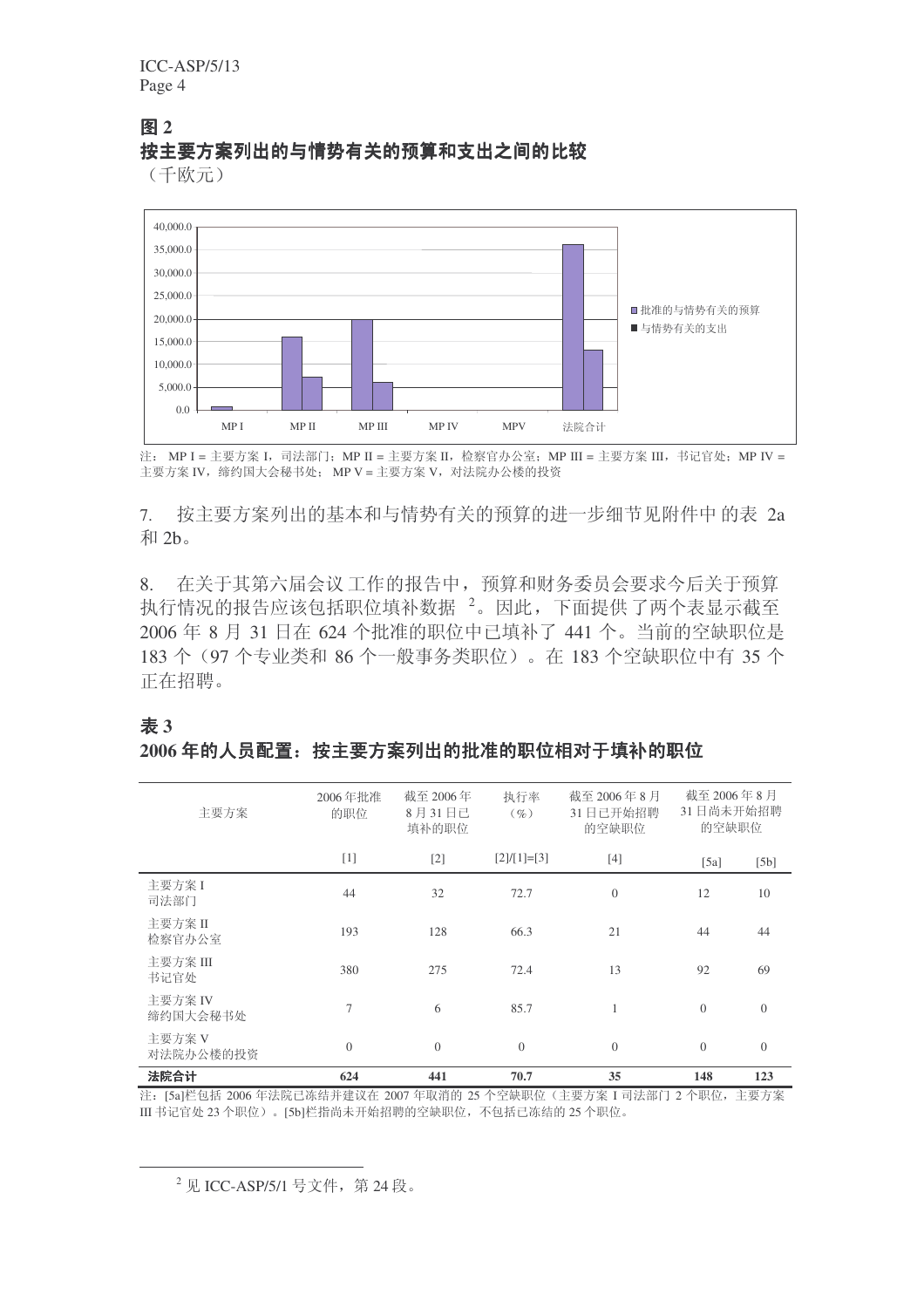#### 㸼 **4**

# 2006 年人员配置: 按职位类别(专业和一般事务人员)列出的已批准的职位和 已填补的职位

| 主要方案                | 职位<br>类别<br>$[1]$ | 2006年<br>批准的<br>职位<br>$\lceil 2 \rceil$ | 截至 2006年<br>8月31日<br>已填补的职位<br>$\lceil 3 \rceil$ | 执行率<br>$(\%)$<br>$[3]/[2]=[4]$ | 截至 2006年<br>8月31日<br>己开始招聘<br>的职位<br>$[5]$ | 截至 2006年<br>8月31日<br>尚未开始招聘<br>的空缺职位<br>[6] |
|---------------------|-------------------|-----------------------------------------|--------------------------------------------------|--------------------------------|--------------------------------------------|---------------------------------------------|
| 主要方案 I              | P                 | 28                                      | 22                                               | 78.6                           | $\Omega$                                   | 6                                           |
| 司法部门                | <b>GS</b>         | 16                                      | 10                                               | 62.5                           | $\theta$                                   | 6                                           |
| 主要方案 II             | P                 | 131                                     | 84                                               | 64.1                           | 15                                         | 32                                          |
| 检察官办公室              | <b>GS</b>         | 62                                      | 44                                               | 71.0                           | 6                                          | 12                                          |
| 主要方案 III            | P                 | 150                                     | 107                                              | 71.3                           | 12                                         | 31                                          |
| 书记官处                | <b>GS</b>         | 230                                     | 168                                              | 73.0                           | 1                                          | 61                                          |
| 主要方案 IV             | P                 | 3                                       | $\overline{c}$                                   | 66.7                           | 1                                          | $\Omega$                                    |
| 缔约国大会秘书处            | <b>GS</b>         | $\overline{4}$                          | $\overline{4}$                                   | 100.0                          | $\overline{0}$                             | $\overline{0}$                              |
| 主要方案 V<br>对法院办公楼的投资 | P/GS              | $\theta$                                | $\overline{0}$                                   | $\theta$                       | $\theta$                                   | $\theta$                                    |
| 专业人员分项合计            | $\boldsymbol{P}$  | 312                                     | 215                                              | 68.9                           | 28                                         | 69                                          |
| 一般事务人员分项合计          | GS <sup>-</sup>   | 312                                     | 226                                              | 72.4                           | 7                                          | 79                                          |
| 法院所有职位合计            |                   | 624                                     | 441                                              | 70.7                           | 35                                         | 148                                         |

注: P = 专业类; GS = 一般事务类

㸼 **5**

9. 在 2006年1月1日至 2006年8月31日之间, 法院为批准的职位招聘了 91 名工作人员 (35 名专业类和 56 名一般事务类人员)。在同一期间, 有 15 名工 作人员离开了本组织(12 名专业类和 3 名一般事务类人员)。有更多的工作人 员留在法院的 这一 趋势是积极的 。 2006 年前 八个月的 人员 更换率已降至  $16.5\%$ , 前一年的同期为 26.3%。

10. 表 5 显示法院自成立以来的预算执行情况, 正如所看到的, 执行率已从合 并的 2002/2003 预算年度 (这标志着法院工作的开始) 的 69.5% 提高到了去年 底的 95.4%。

#### 预算年份<br>预算年份 预算 截至8月 31日的支出 截至8月 31日的 未支配结余 截至8月 31 日的 执行率(%) 截至 12 月 31 日的 支出 截至 12 月 31 日的 未支配结余 截至 12 月 31 日的 执行率(%)  $[1]$   $[2]$   $[1]$ - $[2]$ = $[3]$   $[2]$ / $[1]$ = $[4]$   $[5]$   $[1]$ - $[5]$ = $[6]$   $[5]$ / $[1]$ = $[7]$ 2002/2003 30,893.5 没有 没有 69.5 2004 53,071.8 22,421.0 30,650.8 42.2 43,509.5 9,652.3 82.0 2005 66,891.2 32,342.0 34,549.0 48.4 63,829.7 3,061.5 95.4 2006 80,417.2 37,288.0 43,129.2 46.4 n.a. n.a. n.a.

#### 2002 年至 2006 年预算执行情况的比较(千欧元)

注: 2005年的支出包括用于法官养恤基金的 800 万欧元。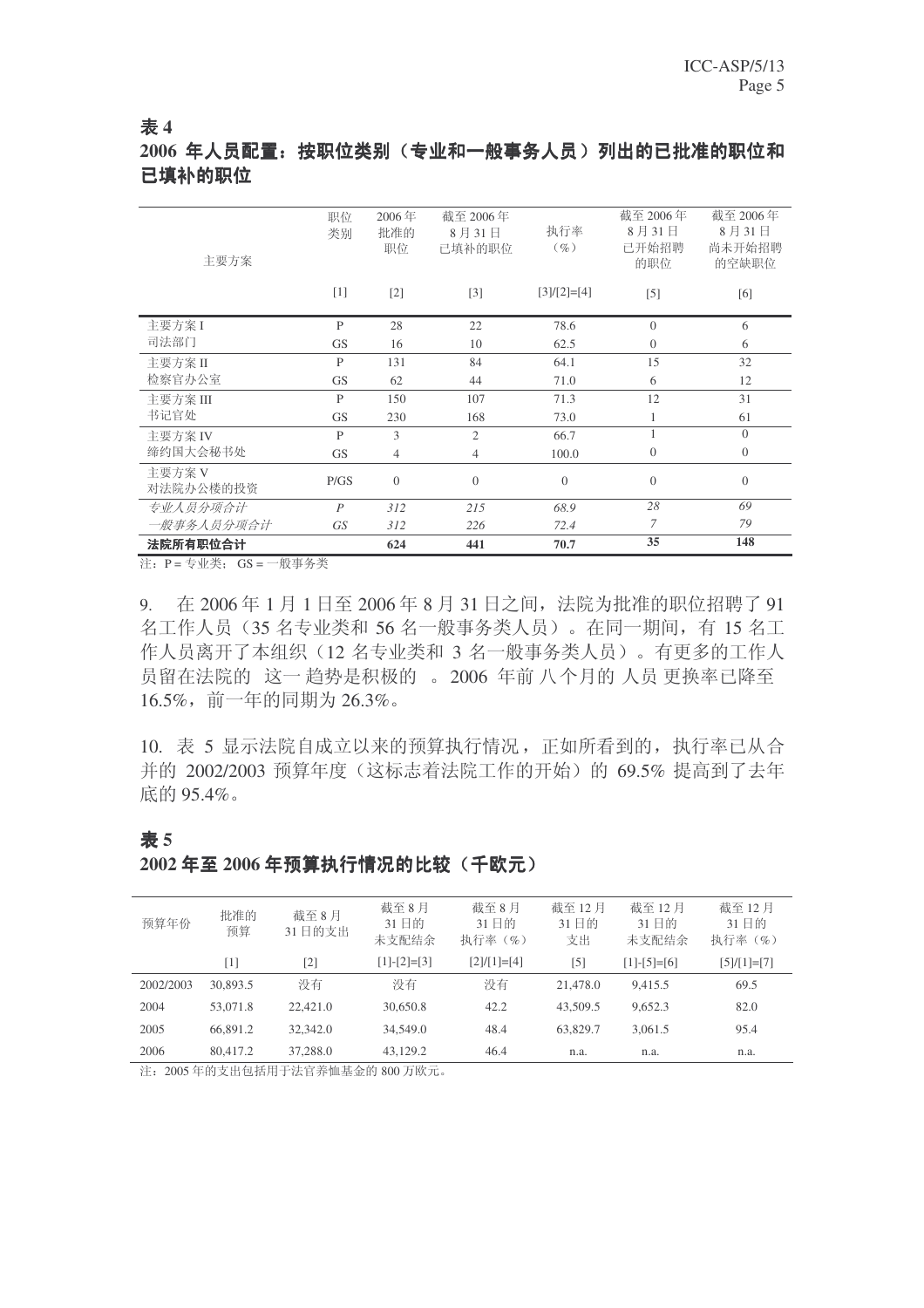# 附件

## 表 1a: 2006年预算执行情况: 按支出项目列出的资源利用情况––基本预算 (千欧元)

| 支出项目        | 批准的 2006年<br>基本预算 | 截至 2006年8月<br>31日的支出 | 截至 2006年8月31<br>日的未支配结余 | 截至 2006年8月<br>31日的执行率<br>百分比(%) |
|-------------|-------------------|----------------------|-------------------------|---------------------------------|
|             | $[1]$             | $[2]$                | $[1]-[2]=[3]$           | $[2]/[1]=[4]$                   |
| 法官          | 3,785.3           | 1,947.7              | 1,837.6                 | 51.5                            |
| 法官分项合计      | 3,785.3           | 1,947.7              | 1,837.6                 | 51.5                            |
| 人员费用        | 24,258.6          | 12,546.0             | 11,712.6                | 51.7                            |
| 一般临时协助      | 1,380.9           | 2,110.6              | $-729.7$                | 152.8                           |
| 会议临时协助      | 2,481.8           | 386.3                | 2,095.5                 | 15.6                            |
| 加班费         | 202.1             | 168.5                | 33.6                    | 83.4                            |
| 顾问          | 112.0             | 101.4                | 10.6                    | 90.5                            |
| 人员费用分项合计    | 28,435.4          | 15,312.8             | 13,122.6                | 53.9                            |
| 旅行          | 678.0             | 331.1                | 346.9                   | 48.8                            |
| 招待费         | 48.0              | 18.0                 | 30.0                    | 37.5                            |
| 合同性服务, 包括培训 | 3,406.3           | 2,195.7              | 1,210.6                 | 64.5                            |
| 一般业务费用      | 5,989.3           | 3,270.0              | 2,719.3                 | 54.6                            |
| 物品和材料       | 767.6             | 413.1                | 354.5                   | 53.8                            |
| 家具和设备       | 1,134.6           | 565.0                | 569.6                   | 49.8                            |
| 非人员分项合计     | 12,023.8          | 6,792.9              | 5,230.9                 | 56.5                            |
| 法院合计        | 44,244.5          | 24,053.4             | 20,191.1                | 54.4                            |

# 表 1b: 2006年预算执行情况: 按支出项目列出的资源利用情况——与情势有 关的预算(千欧元)

| 法院合计        | 36,172.7              | 13,234.6             | 22,938.2                | 36.6                            |
|-------------|-----------------------|----------------------|-------------------------|---------------------------------|
| 非人员分项合计     | 13,607.3              | 3,868.9              | 9,738.4                 | 28.4                            |
| 家具和设备       | 740.4                 | 581.7                | 158.7                   | 78.6                            |
| 物品和材料       | 504.7                 | 145.2                | 359.5                   | 28.8                            |
| 一般业务费用      | 4,069.0               | 971.8                | 3,097.2                 | 23.9                            |
| 合同性服务, 包括培训 | 4,947.4               | 1,012.9              | 3,934.5                 | 20.5                            |
| 招待费         | 0.0                   | 0.3                  | $-0.3$                  | $\overline{\phantom{a}}$        |
| 旅行          | 3,345.8               | 1,157.0              | 2,188.8                 | 34.6                            |
| 人员费用分项合计    | 22,565.4              | 9,365.7              | 13,199.8                | 41.5                            |
| 顾问          | 142.9                 | 204.0                | $-61.1$                 | 142.8                           |
| 加班费         | 109.3                 | 6.5                  | 103.1                   | 5.9                             |
| 会议临时协助      | 0.0                   | 8.5                  | $-8.5$                  | $\overline{\phantom{a}}$        |
| 一般临时协助      | 3,725.8               | 2,511.0              | 1,214.8                 | 67.4                            |
| 人员费用        | 18,587.4              | 6,635.7              | 11,951.5                | 35.7                            |
| 法官分项合计      | 0.0                   | 0.0                  | 0.0                     | 0.0                             |
| 法官          | 0.0                   | 0.0                  | 0.0                     | 0.0                             |
|             | $[1]$                 | $[2]$                | $[1]-[2]=[3]$           | $[2]/[1]=[4]$                   |
| 支出项目        | 批准的 2006年<br>与情势有关的预算 | 截至 2006年8月<br>31日的支出 | 截至 2006年8月<br>31日的未支配结余 | 截至 2006年8月<br>31日的执行率<br>百分比(%) |